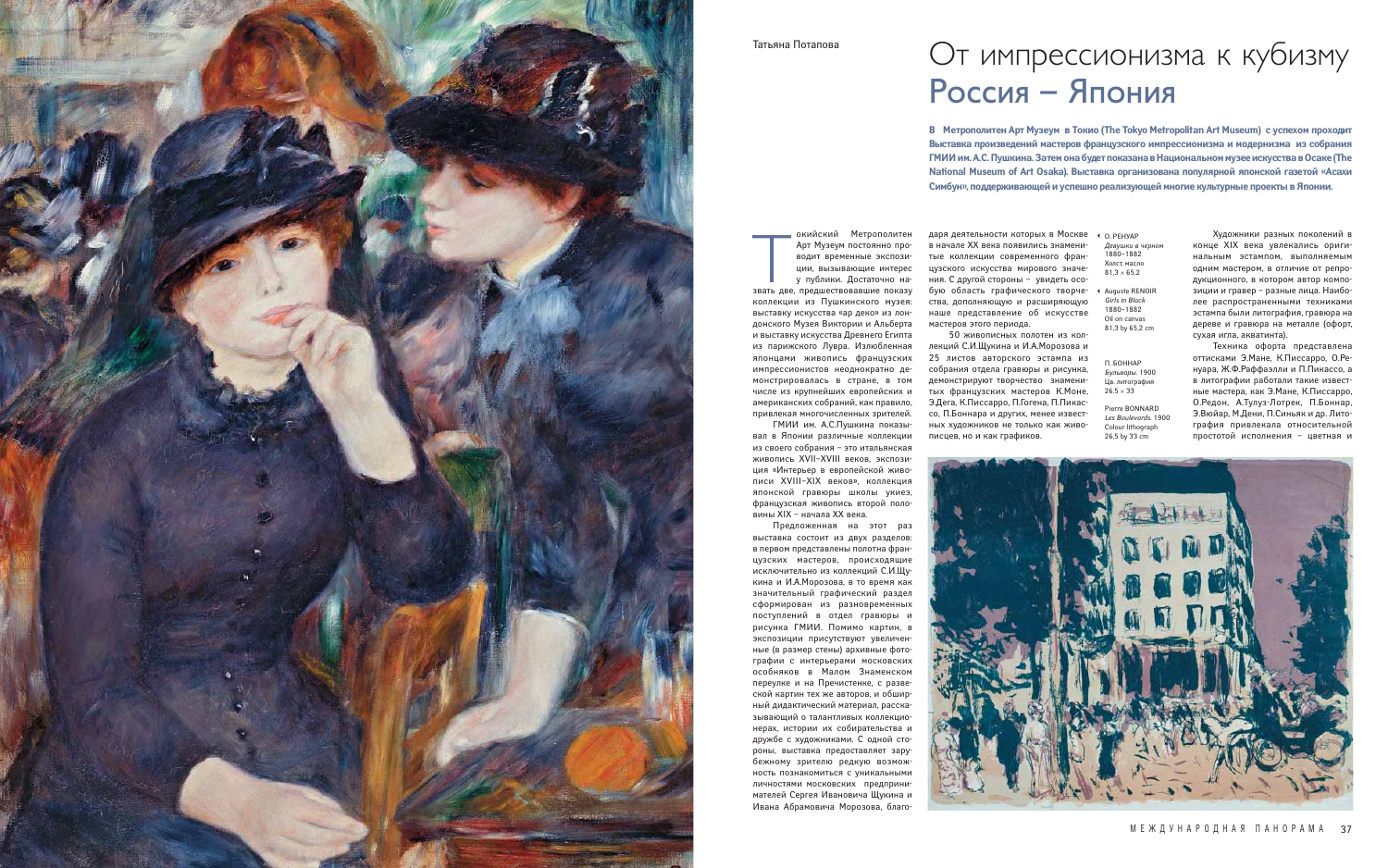The Tokyo Metropolitan Art<br>
Museum regularly holds tempo-<br>
rary exhibitions that evoke<br>
much interest among the pub-<br>
lic. Two of the most prominent<br>
before the Pushkin museum show were he Tokyo Metropolitan Art Museum regularly holds temporary exhibitions that evoke much interest among the public. Two of the most prominent those of art-deco from London's Victoria and Albert Museum and of ancient Egyptian art from the Louvre. French Impressionist art, so popular with the Japanese, has very often been shown in Japan, represented from the major European and American collections, and as a rule attracts a large number of visitors.

The Pushkin Museum of Fine Arts has a long history of bringing various collections of paintings and graphics to Japan. Past examples have included "Italian Painting of the 17th and 18th Century", "Interior Design in 18th- and 19th-century European Painting", a collection of Japanese etchings of the Uki-yoye school, and an exhibition of French painting of the second half of the 19th and beginning of the 20th century.

Pablo PICASSO *Head of a Man with Pipe*. 1912 Aquafortis 13 by 11 cm

The current show consists of two parts – the first with paintings by French masters drawn exclusively from the Shchukin and Morozov collections, the second drawn from the considerable graphic sector of works that joined the museum's etchings and drawings department at different times. In addition to paintings it has enlarged, wall-size archival photographs depicting the interiors of the Moscow mansions of the two collectors on Maly Znamensky Lane and Prechistenka Street, showing paintings by the artists concerned in their original exhibition spaces, and vast educational material which tells visitors about the talented collectors, the history of their collections and their friendship with artists.

On the one hand, the exhibition provides the foreign viewer with a rare opportunity to learn about the unique Moscow

Tatiana Potapova

П. ПИКАССО *Голова мужчины с трубкой*. 1912 Офорт. 13 × 11

| П. ПИКАССО ▶         | Pablo PICASSO ▶     |
|----------------------|---------------------|
| Королева Изабо. 1909 | Queen Isabeau. 1909 |
| Холст. масло         | Oil on canvas       |
| $92 \times 73$       | 92 by 73 cm         |



**An exhibition of French Impressionist and Modernist artists from the collection of the Pushkin Museum of Fine Arts is currently being shown, with great success, at the Tokyo Metropolitan Art Museum, and will later move to the National Museum of Art in Osaka. It was organized by the popular Japanese newspaper Asahi Shimbun which supports many cultural projects in Japan.**



## From Impressionism to Cubism Russia – Japan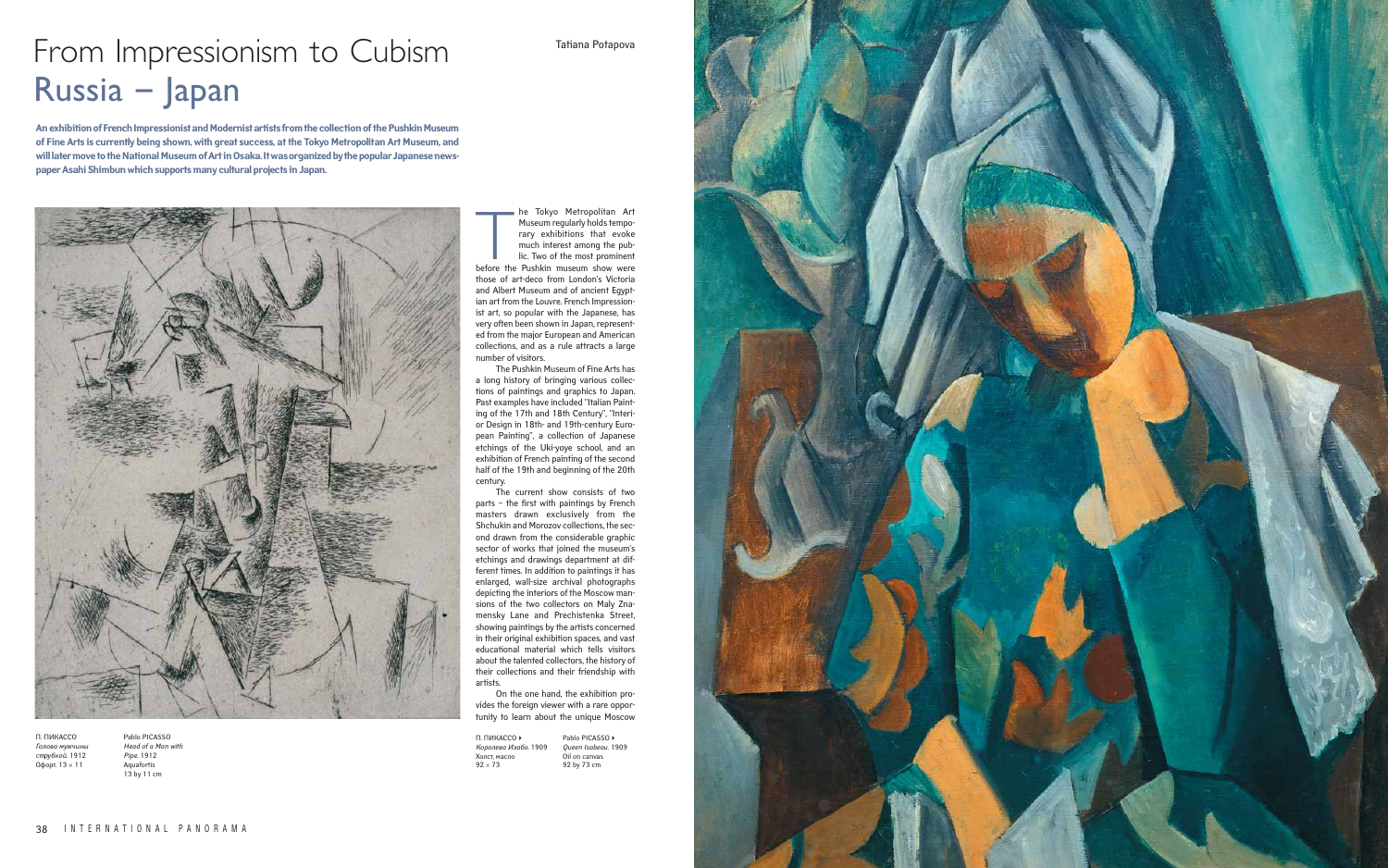entrepreneurs Sergei Shchukin and Ivan Morozov: it is thanks to them that Moscow acquired the famous collections of worldrenowned modern French art at the beginning of the 20th century. On the other hand, the visitor can appreciate a special field of graphic art which complements and expands our idea of the art of this period.

50 paintings from the Shchukin and Morozov collection and 25 sheets of signed engravings from the collection of the department of etchings and drawings illustrate the art of masters such as Claude Monet, Edgar Degas, Camille Pissarro, Paul Gauguin, Pablo Picasso, Pierre Bonnard and other less famous names known not only for their paintings but also for their prints.

At the end of the 19th century artists of different generations became interested in original engravings created by one master, as opposed to reproduction engravings where the author of the composition and the engraver were two different people. The most popular techniques were lithography, woodprints and metal engravings (aquafortis, dry-point, aquatint).

Original aquafortis is represented by engravings by Manet, Pissarro, Renoir, Raffaelli and Picasso, while lithography was preferred by such famous artists as Manet, Pissarro, Redon, Toulouse-Lautrec, Bonnard, Vuillard, Denis and Signac, whose works are part of the exhibition. The attraction of lithography was its relatively simple technique: colour and monochrome styles



которому предстояла исключительная роль – подвести «итог минувшему» (импрессионизму) и стать «прологом будущего», предлагал «трактовать природу с помощью цилиндра, сферы и конуса». В более позднем пейзаже «Мост над прудом», написанном геометризованными мазками, положенными под углом друг к другу ( в отличие от более ранней «Равнины у горы Св. Виктории»), он использовал прием, который впоследствии разовьют кубисты.

«Пейзаж с руинами» А.Гийомена намечает отход от импрессионизма к более декоративной манере, предвосхищая поиски теоретика неоимпрессионистов П.Синьяка. Картина «Сосна. Сен-Тропе» исполнена в типичной для

дивизионизма манере – раздельно положенными пастозными мазками яркого цвета. Условность и декоративизм в той же системе видения дивизионизма передает работа Ф.Э.Кросса «Вокруг моего дома».

Цветные литографии П.Синьяка («В веке гармонии» и «Суда во Флессингене») особенно интересны применением принципа дивизионизма (принципа разделения тонов) в печатной графике.

Композиции группы «наби» – «Лето в Нормандии» П.Боннара и «Полифем» М.Дени – свидетельствуют об эволюции пейзажа в сторону смысловой и декоративной насыщенности. Предметом изображения участников этой группы ста-

К. МОНЕ *Стог сена в Живерни* 1884–1889 Холст, масло  $64.5 \times 87$ 

П. СЕЗАНН *Равнина у горы Св. Виктории* 1882–1885 Холст, масло  $58 \times 72$ 

монохромная существовали параллельно и были одинаково популярны.

> А. МАТИСС *Булонский лес*. 1902 Холст, масло  $65 \times 81,5$

Экспозиция охватывает период трех десятилетий на рубеже веков: начинается с импрессионистических работ 1970-х гг. Э.Дега и О.Ренуара и завершается кубистическими Ж.Брака и П.Пикассо (1909–1912 гг.). Отобранные живописные полотна и графические листы демонстрируют сосуществование и смену разных стилистических направлений, отражая бурную художественную жизнь французской столицы на рубеже XIX–XX веков. На выставке они образуют несколько тематических групп: импрессионизм, П.Сезанн и неоимпрессионизм, символизм, группа «наби», А.Матисс и фовизм, П.Пикассо и кубизм.

Живопись импрессионистов привлекает не только незабываемыми типажами парижанок в композициях «Девушки в саду», «Девушки в черном» О.Ренуара, «Танцовщица у фотографа» Э.Дега и светскими персонажами в эскизе Ж.Л.Форена «Бал в Парижской опере», но и неповторимым обликом Парижа, запечатленным в картинах «Оперный проезд в Париже» К.Писсарро, «Бульвар Сен-Мишель» Ж.Ф.Раффаэлли и «Бульвар Мадлен в Париже» Ф.Таулоу. Пронизанные светом и воздухом загородные пейзажи К.Моне «Кувшинки над прудом» и «Стог сена в Живерни» соседствуют с искусно проработанными видами парижских предместий А.Сислея «Сад Шеде на вилле в Монжероне» и «Осеннее утро в Эраньи» К.Писсарро.

К.Писсарро больше, чем кто бы то ни было из импрессионистов, уделял внимание печатной графике, работая и в офорте, и в литографии («Плуг»). Э.Мане был больше увлечен офортом, на выставке присутствует как его ранний эстамп в этой технике («Баррикада»), так и оригинальная цветная литография («Полишинель»). Из трех эстампов А.Тулуз-Лотрека наиболее выразителен «Жокей», выделяясь динамичной композицией, четким разграничением цветовых зон и ясностью рисунка.

Отталкиваясь, как правило, от своих живописных композиций и варьируя уже полюбившиеся мотивы и сюжеты, художники при этом создавали самостоятельные произведения печатной графики, в которых максимально использовали возможности графической техники.

Пейзаж вообще можно определить как доминирующую тему на выставке, так как именно этот жанр демонстрирует зрителю творческие поиски и смену художественных систем.

Ключевая фигура постимпрессионистического периода, П.Сезанн,



Claude MONET *Haystack near Giverny* 1884–1889 Oil on canvas 64,5 by 87 cm



Paul CEZANNE *Plain at Mont Sainte Victoire*. 1882–1885 Oil on canvas 58 by 72 cm

Henri MATISSE *Le Bois de Boulogne*. 1902 Oil on canvas 65 by 81,5 cm



existed side by side and were both equally popular.

The show covers a period of three decades from around the turn of the 19th century: it starts with the Impressionist works of the 1870s by Degas and Renoir and ends with the Cubist works of Braque and Picasso from 1909-1912. The selected paintings and graphics demonstrate the co-existence and shifting of different stylistic trends reflecting the stormy artistic life of the French capital at the end of the 19th and the beginning of the 20th century. They form several theme groups at the exhibit: Impressionism, Cezanne and Neo-Impressionism, Symbolism, the "Les Nabis" group, Matisse and Fauvism, Picasso and Cubism.

Impressionist art is represented not only by the unforgettable typical Parisian ladies in such compositions as Auguste Renoir's "Two Girls in the Garden" and "Girls in Black", Edgar Degas' "Dancer at the Photographer's", and high society in the sketch "Ball in the Opera de Paris" by Jean Louis Forain, but also by the remarkable image of Paris shown in such paintings as "Avenue de l'Opera" by Camille Pissarro, "Boulevard Saint Michelle" by Jean-Francois Raffaelli and "Boulevard Madeleine in Paris" by Fritz Thaulow. Full of light and air, Claude Monet's countryside landscapes "Water-lily Pond" and "Haystack near Giverny" hang side by side with Alfred Sisley's "The Garden of Hochede" in Montgeron and Camille Pissarro's "Autumn Morning at Eragny", both artful depictions of the outskirts of Paris.

Camille Pissarro showed more interest in prints than any other Impressionist artist. He worked with aquafortis and lithography ("The Plough"). Manet preferred aquafortis, and the exhibition has both his early print in this technique "The Barricades" and his original colour lithograph "Punchinello". The most significant of the three prints by Toulouse-Lautrec is "The Jockey" which stands apart from the others due to its dynamic composition, precise demarcation of colour zones and clarity of drawing.

Usually taking their own paintings as a basis, and playing with favourite motifs and subjects the artists created independent prints where they made the most of the opportunities of graphic technique.

The landscape is the predominant theme of the exhibition, as it is this genre that best demonstrates the artists' creative quests and shifts to the viewer.

The key figure of Post-Impressionism, Paul Cezanne, who was destined for the unique role of "summarizing the past" (Impressionism) and "introducing the future", suggested that "nature should be interpreted with the help of a cylinder, sphere and cone". In a later landscape titled "Bridge and Pool" which was done in geometric strokes laid at an angle from one